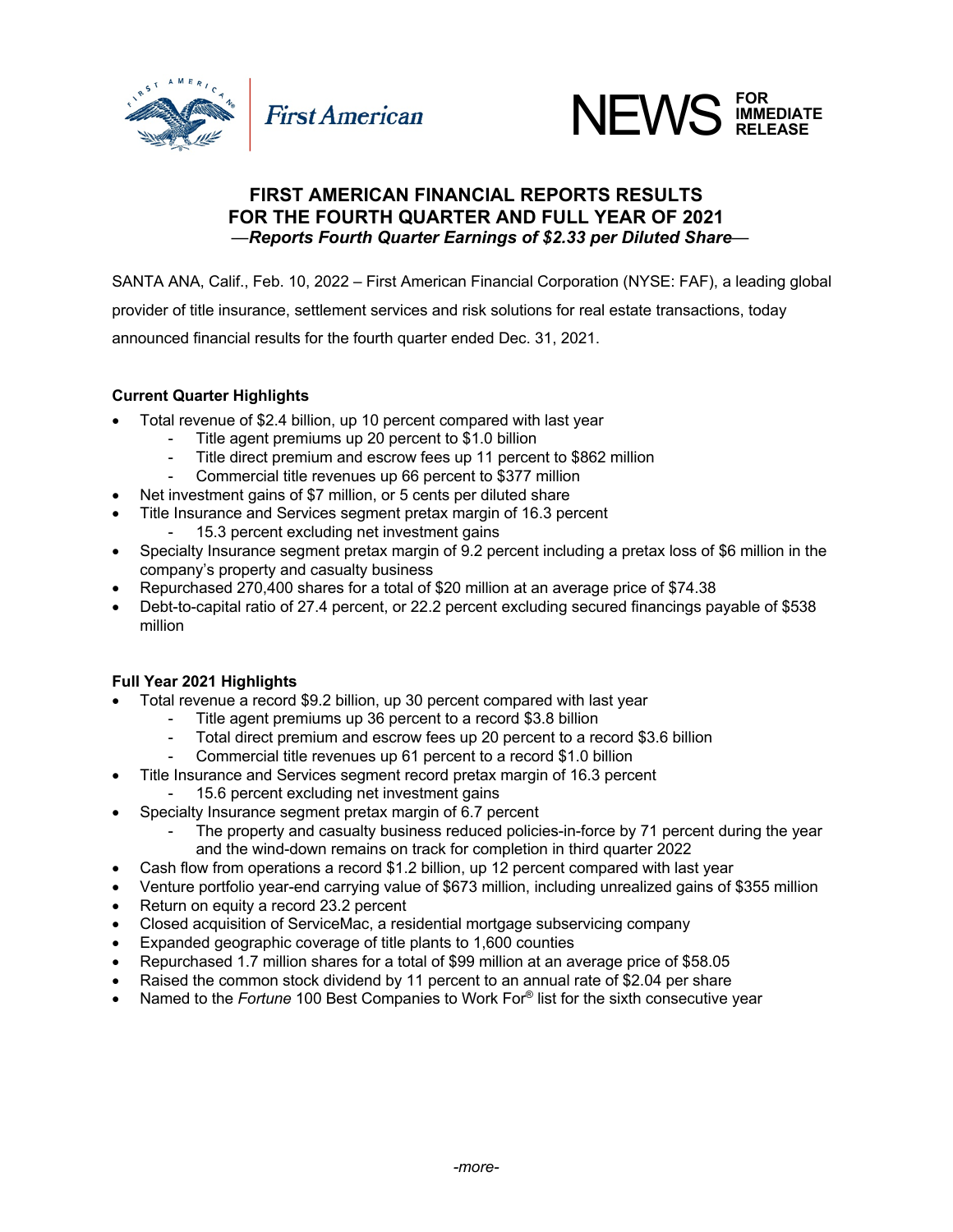### **Selected Financial Information**

*(\$ in millions, except per share data)*

|                              |     | <b>Three Months Ended</b> |    |       |     | <b>Full Year Ended</b> |              |       |  |  |
|------------------------------|-----|---------------------------|----|-------|-----|------------------------|--------------|-------|--|--|
|                              |     | December 31.              |    |       |     |                        | December 31, |       |  |  |
|                              |     | 2021                      |    | 2020  |     | 2021                   |              | 2020  |  |  |
| Total revenue                |     | 2,373                     | S  | 2.151 | \$. | 9.221                  |              | 7.086 |  |  |
| Income before taxes          | \$. | 333                       | \$ | 382   | S   | 1.642                  |              | 923   |  |  |
| Net income                   |     | 260                       | S  | 280   |     | \$1.241                |              | 696   |  |  |
| Net income per diluted share |     | 2.33                      | S  | 2.49  |     | 11.14                  |              | 6.16  |  |  |

Total revenue for the fourth quarter of 2021 was \$2.4 billion, an increase of 10 percent relative to the fourth quarter of 2020. Net income in the current quarter was \$260 million, or \$2.33 per diluted share, compared with net income of \$280 million, or \$2.49 per diluted share, in the fourth quarter of 2020. Net investment gains in the current quarter were \$7 million, or 5 cents per diluted share, compared with net investment gains of \$56 million, or 38 cents per diluted share, in the fourth quarter of last year.

Total revenue for the full year of 2021 was \$9.2 billion, up 30 percent compared with the prior year. Net income was \$1.2 billion, or \$11.14 per diluted share, compared with net income of \$696 million, or \$6.16 per diluted share, in 2020. Net investment gains were \$436 million, or \$2.98 per diluted share, compared with net investment gains of \$105 million, or 71 cents per diluted share last year. In 2020, the company also recorded a pretax impairment of \$54.9 million, or 45 cents per diluted share, related to the property and casualty insurance business within the Specialty Insurance segment.

"The company's fourth quarter performance marked a strong finish to a record year in 2021," said Ken DeGiorgio, chief executive officer at First American Financial Corporation. "The sustained commitment of our people allowed us to take full advantage of strong market conditions. We achieved revenue growth of 30 percent to \$9.2 billion, and delivered a pretax title margin of 16.3 percent, both setting new annual records for the company.

"During the year, we accelerated our innovation efforts by expanding our data capabilities and developing next-generation tools to digitize the closing process. The company expanded the geographic coverage of its title plants to 1,600 counties, significantly enhancing our data assets and strengthening our industry-leading platform to support title automation initiatives in the years ahead.

"Consistent with our commitment to return capital to shareholders, the company increased its common stock dividend by 11 percent to an annual rate of \$2.04 per share and repurchased 1.7 million shares totaling \$100 million. For the year, we delivered a total return to shareholders of 56.2 percent."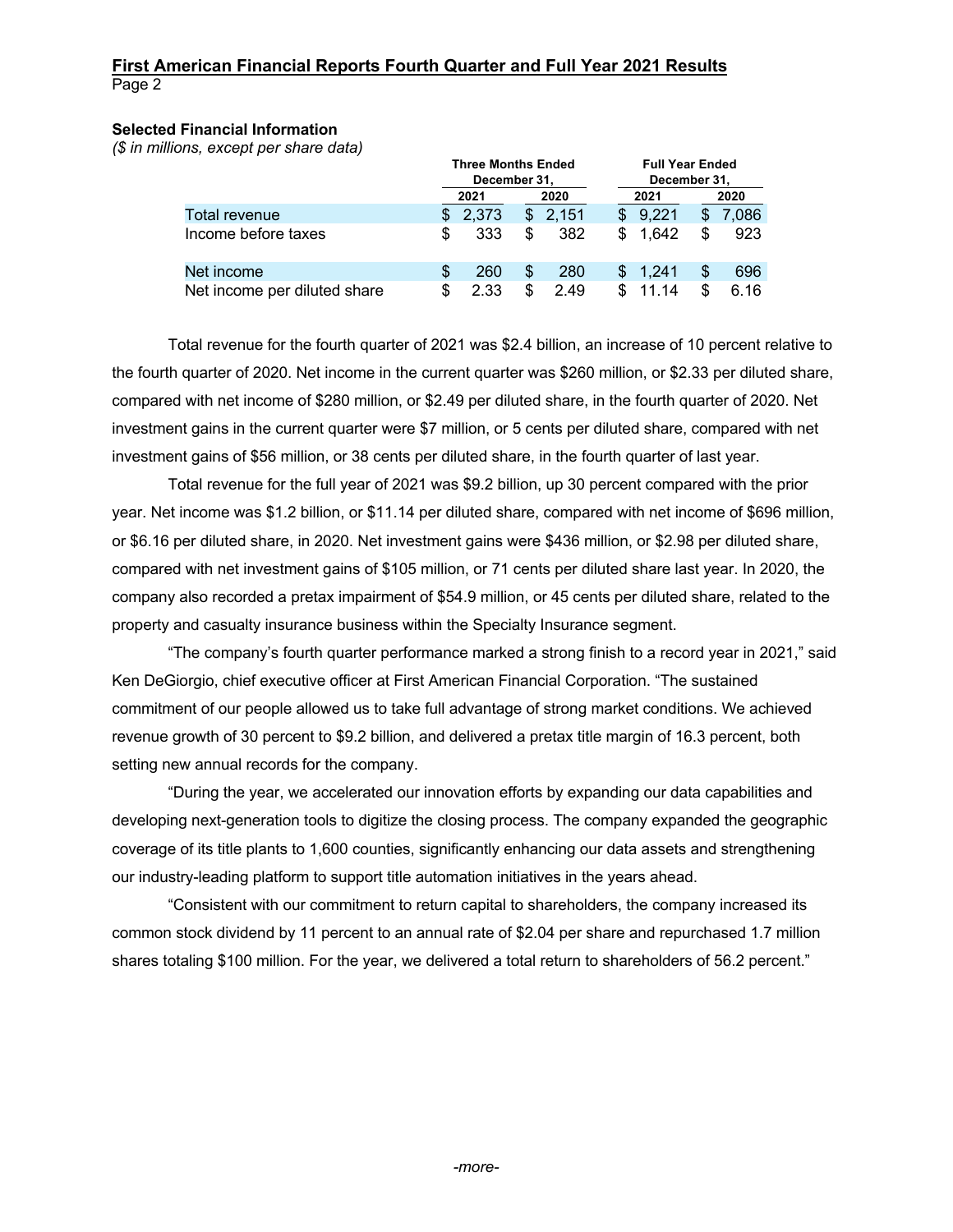#### **Title Insurance and Services**

*(\$ in millions, except average revenue per order)*

|                                  | <b>Three Months Ended</b><br>December 31, |    |         |  |  |  |  |  |  |  |  |
|----------------------------------|-------------------------------------------|----|---------|--|--|--|--|--|--|--|--|
|                                  | 2021                                      |    | 2020    |  |  |  |  |  |  |  |  |
| <b>Total revenues</b>            | \$<br>2,267                               | \$ | 2,000   |  |  |  |  |  |  |  |  |
|                                  |                                           |    |         |  |  |  |  |  |  |  |  |
| Income before taxes              | \$<br>369                                 | \$ | 377     |  |  |  |  |  |  |  |  |
| Pretax margin                    | 18.9%<br>16.3%                            |    |         |  |  |  |  |  |  |  |  |
|                                  |                                           |    |         |  |  |  |  |  |  |  |  |
| Title open orders <sup>(1)</sup> | 263,500                                   |    | 354,600 |  |  |  |  |  |  |  |  |
| Title closed orders $(1)$        | 239,300                                   |    | 295,100 |  |  |  |  |  |  |  |  |
|                                  |                                           |    |         |  |  |  |  |  |  |  |  |
| U.S. Commercial                  |                                           |    |         |  |  |  |  |  |  |  |  |
| <b>Total revenues</b>            | \$<br>377                                 | \$ | 227     |  |  |  |  |  |  |  |  |
| Open orders                      | 33,400                                    |    | 32,100  |  |  |  |  |  |  |  |  |
| Closed orders                    | 23,500                                    |    | 19,400  |  |  |  |  |  |  |  |  |
| Average revenue per order        | \$<br>16,100                              | \$ | 11,700  |  |  |  |  |  |  |  |  |
|                                  |                                           |    |         |  |  |  |  |  |  |  |  |

(1) U.S. direct title insurance orders only.

Total revenues for the Title Insurance and Services segment during the fourth quarter were \$2.3 billion, up 13 percent compared with the same quarter of 2020. Direct premiums and escrow fees were up 11 percent compared with the fourth quarter of 2020, driven by a 36 percent increase in the average revenue per direct title order closed that was partially offset by a 19 percent decline in the number of direct title orders closed. The average revenue per direct title order climbed to \$3,339, primarily attributable to an increase in the average deal size in our commercial business and the impact of strong home price appreciation on residential purchase transactions. In addition, the shift in the order mix from lower-premium residential refinance transactions to higher-premium commercial and purchase transactions also impacted the average revenue per order. Agent premiums, which are recorded on approximately a one-quarter lag relative to direct premiums, were up 20 percent in the current quarter as compared with last year.

Information and other revenues were \$322 million during the quarter, up 15 percent compared with the same quarter of last year, primarily due to the recently completed acquisition of ServiceMac and higher demand for the company's loss mitigation products.

Investment income was \$49 million in the fourth quarter, down \$4 million, or 8 percent. The decline was primarily due to lower interest income from the company's warehouse lending business and escrow and other cash balances, significantly offset by an increase in interest income from higher balances in the company's investment portfolio. Net investment gains totaled \$26 million in the current quarter, compared with gains of \$51 million in the fourth quarter of 2020, primarily due to the change in the fair value of equity securities for both periods.

Personnel costs were \$612 million in the fourth quarter, an increase of \$97 million, or 19 percent, compared with the same quarter of 2020. This increase was primarily attributable to higher salary expense due to an increase in the number of employees, higher incentive compensation driven by growth in revenues and profitability, and higher employee benefit costs.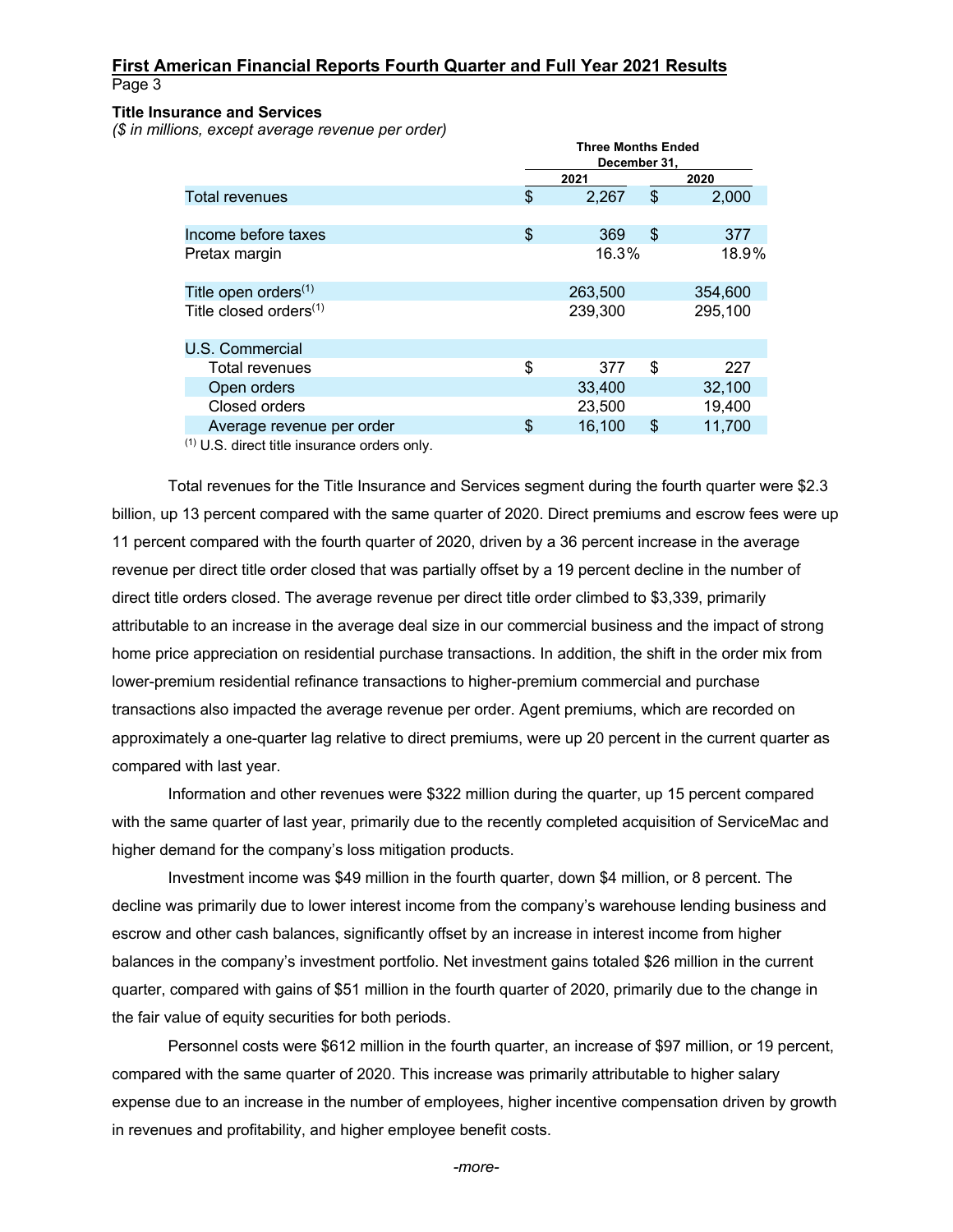Other operating expenses were \$337 million in the fourth quarter, up \$36 million, or 12 percent, compared with the fourth quarter of 2020. The increase was primarily due to higher software expense, production-related costs, and professional services.

The provision for policy losses and other claims was \$75 million in the fourth quarter, or 4.0 percent of title premiums and escrow fees, a decrease from a 5.0 percent loss provision rate in the prior year. The current quarter rate reflects an ultimate loss rate of 4.0 percent for the current policy year with no change in the loss reserve estimates for prior policy years.

Depreciation and amortization expense was \$39 million in the fourth quarter, up \$3 million, or 8 percent, compared with the same period last year, primarily due to higher amortization of intangible assets related to recent acquisitions.

Pretax income for the Title Insurance and Services segment was \$369 million in the fourth quarter, compared with \$377 million in the fourth quarter of 2020. Pretax margin was 16.3 percent in the current quarter, compared with 18.9 percent last year. Excluding the impact of net investment gains, the pretax margin was 15.3 percent this year, compared with 16.7 percent last year.

### **Specialty Insurance**

*(\$ in millions)*

|                       |      | <b>Three Months Ended</b><br>December 31, |   |       |  |  |  |  |  |
|-----------------------|------|-------------------------------------------|---|-------|--|--|--|--|--|
|                       | 2021 |                                           |   | 2020  |  |  |  |  |  |
| <b>Total revenues</b> | ზ    | 120                                       | S | 141   |  |  |  |  |  |
|                       |      |                                           |   |       |  |  |  |  |  |
| Income before taxes   | Ъ    | 11                                        |   | 27    |  |  |  |  |  |
| Pretax margin         |      | $9.2\%$                                   |   | 19.1% |  |  |  |  |  |

Total revenues for the Specialty Insurance segment were \$120 million in the fourth quarter of 2021, a decline of 15 percent compared with the fourth quarter of 2020. Pretax income for the segment was \$11 million, compared with \$27 million last year that included the benefit of an \$18 million reversal of a portion of an impairment taken earlier in 2020 related to the wind-down of the property and casualty business.

Home warranty revenues were up 1 percent this quarter to \$104 million. The loss rate was 52.0 percent, compared with 50.5 percent last year, due to higher average cost per claim, partly offset by a decline in the number of claims. Home warranty's pretax income was \$17 million, compared with \$21 million last year.

The wind-down of the property and casualty business remains on track for completion in the third quarter of 2022. At the close of the fourth quarter, policies-in-force had declined by 71 percent since the beginning of the year. The property and casualty business ended the quarter with a pretax loss of \$6 million.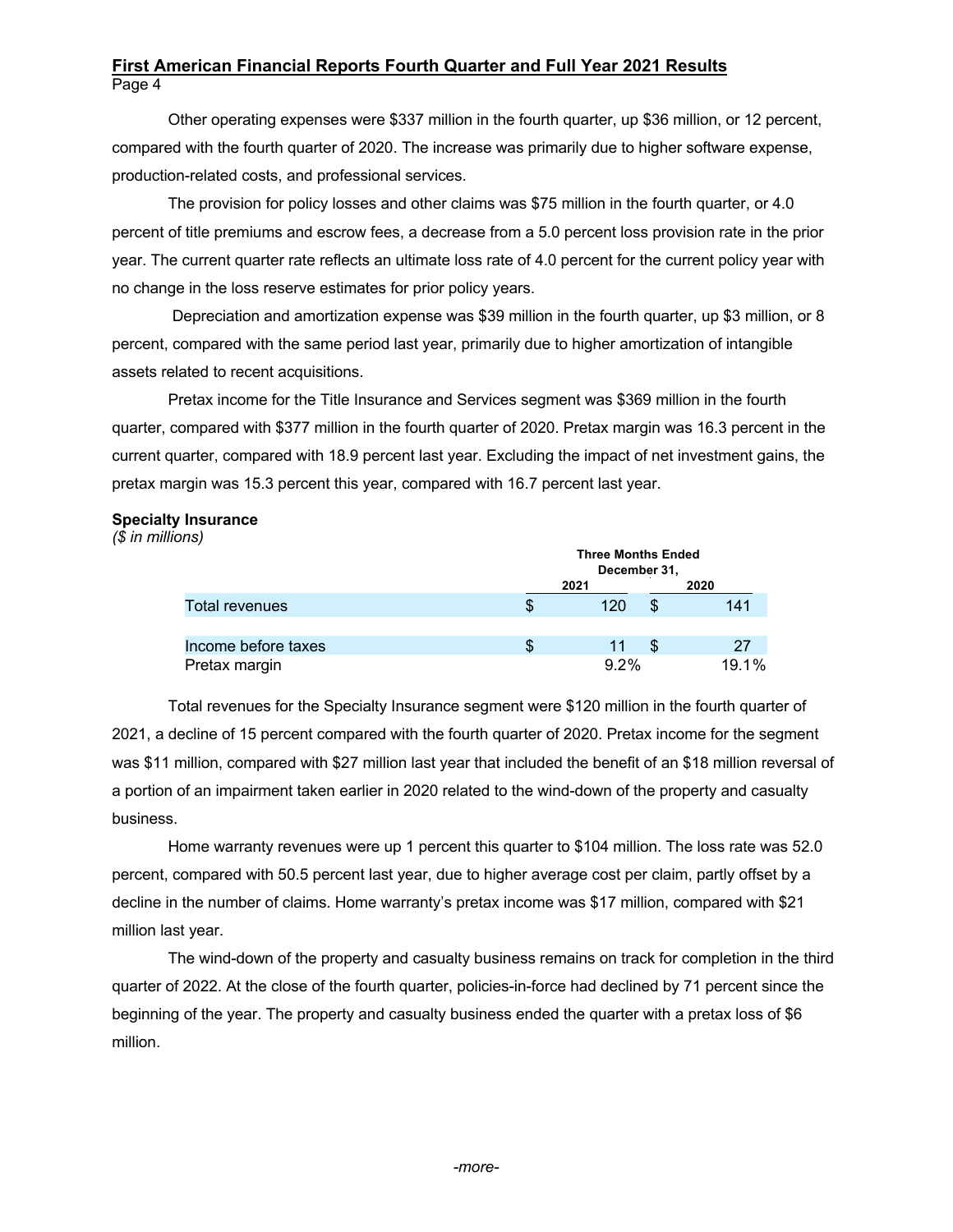## **Teleconference/Webcast**

First American's fourth quarter 2021 results will be discussed in more detail on Thursday, February 10, 2022, at 11 a.m. EST, via teleconference. The toll-free dial-in number is 877-407-8293. Callers from outside the United States may dial +1-201-689-8349.

The live audio webcast of the call will be available on First American's website at *www.firstam.com/investor*. An audio replay of the conference call will be available through February 24, 2022, by dialing 201-612-7415 and using the conference ID 13726034. An audio archive of the call will also be available on First American's investor website.

## **About First American**

**First American Financial Corporation (NYSE: FAF)** is a leading provider of title insurance, settlement services and risk solutions for real estate transactions that traces its heritage back to 1889. First American also provides title plant management services; title and other real property records and images; valuation products and services; home warranty products; banking, trust and wealth management services; and other related products and services. With total revenue of \$9.2 billion in 2021, the company offers its products and services directly and through its agents throughout the United States and abroad. In 2021, First American was named to the *Fortune* 100 Best Companies to Work For® list for the sixth consecutive year. More information about the company can be found at *www.firstam.com*.

#### **Website Disclosure**

First American posts information of interest to investors at *www.firstam.com/investor*. This includes opened and closed title insurance order counts for its U.S. direct title insurance operations, which are posted approximately 10 to 12 days after the end of each month.

## **Presentation Change**

Beginning in the fourth quarter of 2021, certain previously reported amounts have been updated to conform to our current practice of rounding to millions.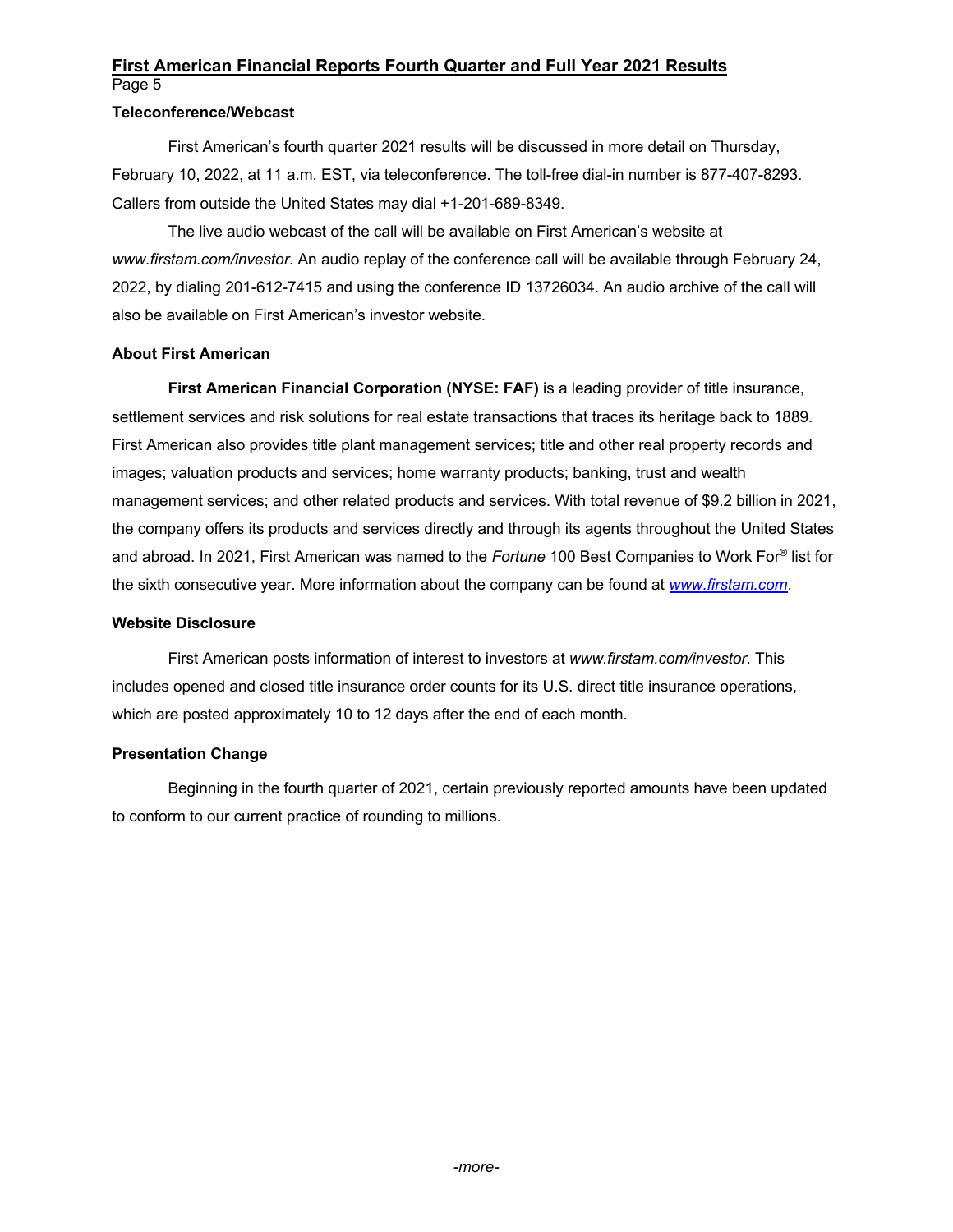#### **Forward-Looking Statements**

*Certain statements made in this press release and the related management commentary contain, and responses to investor questions may contain, forward-looking statements within the meaning of Section 27A of the Securities Act of 1933, as amended, and section 21E of the Securities Exchange Act of 1934, as amended. These forward-looking statements can be identified by the fact that they do not relate strictly to historical or current facts and may contain the words "believe," "anticipate," "expect," "intend," "plan," "predict," "estimate," "project," "will be," "will continue," "will likely result," or other similar words and phrases or future or conditional verbs such as "will," "may," "might," "should," "would," or "could." These forward-looking statements include, without limitation, statements regarding future operations, performance, financial condition, prospects, plans and strategies. These forward-looking statements are based on current expectations and assumptions that may prove to be incorrect. Risks and uncertainties exist that may cause results to differ materially from those set forth in these forward-looking statements. Factors that could cause the anticipated results to differ from those described in the forward-looking statements include, without limitation: interest rate fluctuations; changes in the performance of the real estate markets; volatility in the capital markets; unfavorable economic conditions; impairments in the company's goodwill or other intangible assets; failures at financial institutions where the company deposits funds; regulatory oversight and changes in applicable laws and government regulations, including privacy and data protection laws; heightened scrutiny by legislators and regulators of the company's title insurance and services segment and certain other of the company's businesses; regulation of title insurance rates; limitations on access to public records and other data; climate change, health crises, severe weather conditions and other catastrophe events; changes in relationships with large mortgage lenders and government-sponsored enterprises; changes in measures of the strength of the company's title insurance underwriters, including ratings and statutory capital and surplus; losses in the company's investment portfolio or venture investment portfolio; material variance between actual and expected claims experience; defalcations, increased claims or other costs and expenses attributable to the company's use of title agents; any inadequacy in the company's risk management framework or use of models; systems damage, failures, interruptions, cyberattacks and intrusions, or unauthorized data disclosures; innovation efforts of the company and other*  industry participants and any related market disruption; errors and fraud involving the transfer of *funds; failures to recruit and retain qualified personnel; the company's use of a global workforce; inability of the company's subsidiaries to pay dividends or repay funds; and other factors described in the company's quarterly report on Form 10-Q for the quarter ended September 30, 2021, as filed with the Securities and Exchange Commission. The forward-looking statements speak only as of the date they are made. The company does not undertake to update forward-looking statements to reflect circumstances or events that occur after the date the forward-looking statements are made.*

#### **Use of Non-GAAP Financial Measures**

*This news release and related management commentary contain certain financial measures that are not presented in accordance with generally accepted accounting principles (GAAP), including an adjusted debt to capitalization ratio, personnel and other operating expense ratios, success ratios, net operating revenues; and adjusted revenues, adjusted pretax income, adjusted earnings per share, and adjusted pretax margins for the company, its title insurance and services segment and its specialty insurance segment. The company is presenting these non-GAAP financial measures because they provide the company's management and investors with additional insight into the financial leverage, operational efficiency and performance of the company relative to earlier periods and relative to the company's competitors. The company does not intend for these non-GAAP financial measures to be a substitute for any GAAP financial information. In this news*  release, these non-GAAP financial measures have been presented with, and reconciled to, the *most directly comparable GAAP financial measures. Investors should use these non-GAAP*  financial measures only in conjunction with the comparable GAAP financial measures. Because not *all companies use identical calculations, the presentation of these non-GAAP measures may not be comparable to other similarly titled measures of other companies.* 

#### **Media Contact:**

Marcus Ginnaty Corporate Communications First American Financial Corporation 714-250-3298

#### **Investor Contact:**

Craig Barberio Investor Relations First American Financial Corporation 714-250-5214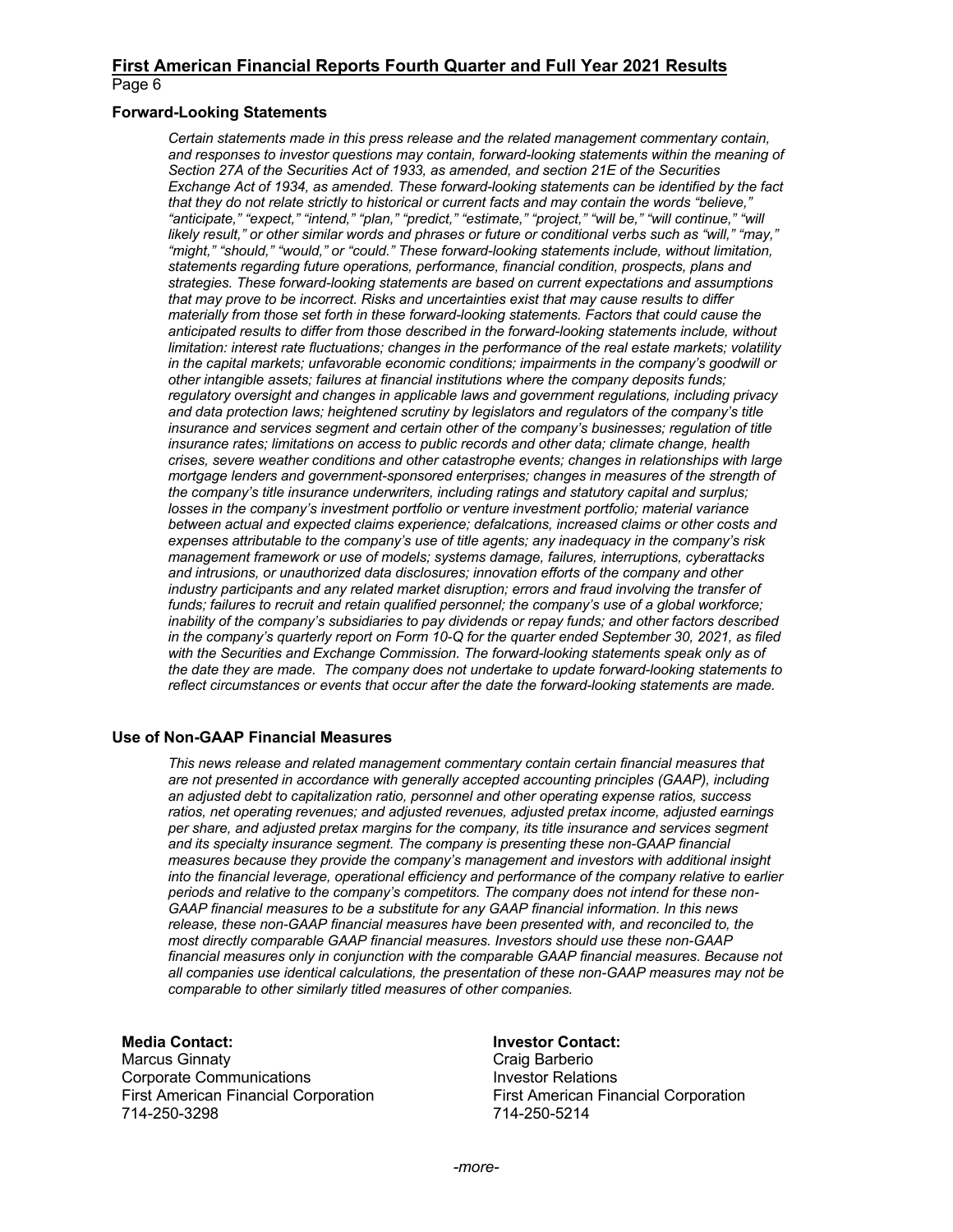## **First American Financial Corporation Summary of Consolidated Financial Results and Selected Information (in millions, except per share amounts and title orders, unaudited)**

|                                                              |                | <b>Three Months Ended</b><br>December 31, |                           |         | <b>Year Ended</b><br>December 31, |           |                       |           |  |
|--------------------------------------------------------------|----------------|-------------------------------------------|---------------------------|---------|-----------------------------------|-----------|-----------------------|-----------|--|
|                                                              |                | 2021                                      |                           | 2020    | 2021                              |           |                       | 2020      |  |
| Total revenues                                               | $\mathfrak{S}$ | 2,373                                     | $\sqrt{2}$                | 2,151   | $\sqrt[6]{\frac{1}{2}}$           | 9,221     | $\mathcal{S}$         | 7,086     |  |
|                                                              |                |                                           |                           |         |                                   |           |                       |           |  |
| Income before income taxes                                   | $\mathfrak{S}$ | 333                                       | $\mathfrak{L}$            | 382     | $\mathfrak{S}$                    | 1,642     | $^{\circ}$            | 923       |  |
| Income tax expense                                           |                | 72                                        |                           | 101     |                                   | 393       |                       | 223       |  |
| Net income                                                   |                | 261                                       |                           | 281     |                                   | 1,249     |                       | 700       |  |
| Less: Net income attributable to noncontrolling<br>interests |                | 1                                         |                           | 1       |                                   | 8         |                       | 4         |  |
| Net income attributable to the Company                       | \$             | 260                                       | $\boldsymbol{\theta}$     | 280     | $\frac{1}{2}$                     | 1,241     | $\boldsymbol{\theta}$ | 696       |  |
|                                                              |                |                                           |                           |         |                                   |           |                       |           |  |
| Net income per share attributable to stockholders:           |                |                                           |                           |         |                                   |           |                       |           |  |
| Basic                                                        | \$             | 2.35                                      | \$                        | 2.50    | \$                                | 11.18     | \$                    | 6.18      |  |
| <b>Diluted</b>                                               | $\mathfrak{S}$ | 2.33                                      | $\mathfrak{L}$            | 2.49    | \$                                | 11.14     | \$                    | 6.16      |  |
|                                                              |                |                                           |                           |         |                                   |           |                       |           |  |
| Cash dividends declared per share                            | \$             | 0.51                                      | $\boldsymbol{\mathsf{S}}$ | 0.46    | \$                                | 1.94      | -\$                   | 1.78      |  |
|                                                              |                |                                           |                           |         |                                   |           |                       |           |  |
| Weighted average common shares outstanding:                  |                |                                           |                           |         |                                   |           |                       |           |  |
| Basic                                                        |                | 110.8                                     |                           | 112.2   |                                   | 111.0     |                       | 112.7     |  |
| <b>Diluted</b>                                               |                | 111.4                                     |                           | 112.5   |                                   | 111.4     |                       | 113.0     |  |
|                                                              |                |                                           |                           |         |                                   |           |                       |           |  |
| Selected Title Insurance Segment Information                 |                |                                           |                           |         |                                   |           |                       |           |  |
| Title orders opened <sup>(1)</sup>                           |                | 263,500                                   |                           | 354,600 |                                   | 1,275,000 |                       | 1,470,900 |  |
| Title orders closed <sup>(1)</sup>                           |                | 239,300                                   |                           | 295,100 |                                   | 1,050,700 |                       | 1,043,800 |  |
| Paid title claims                                            | \$             | 47                                        | \$                        | 43      | \$                                | 154       | \$                    | 164       |  |

*(1) U.S. direct title insurance orders only.*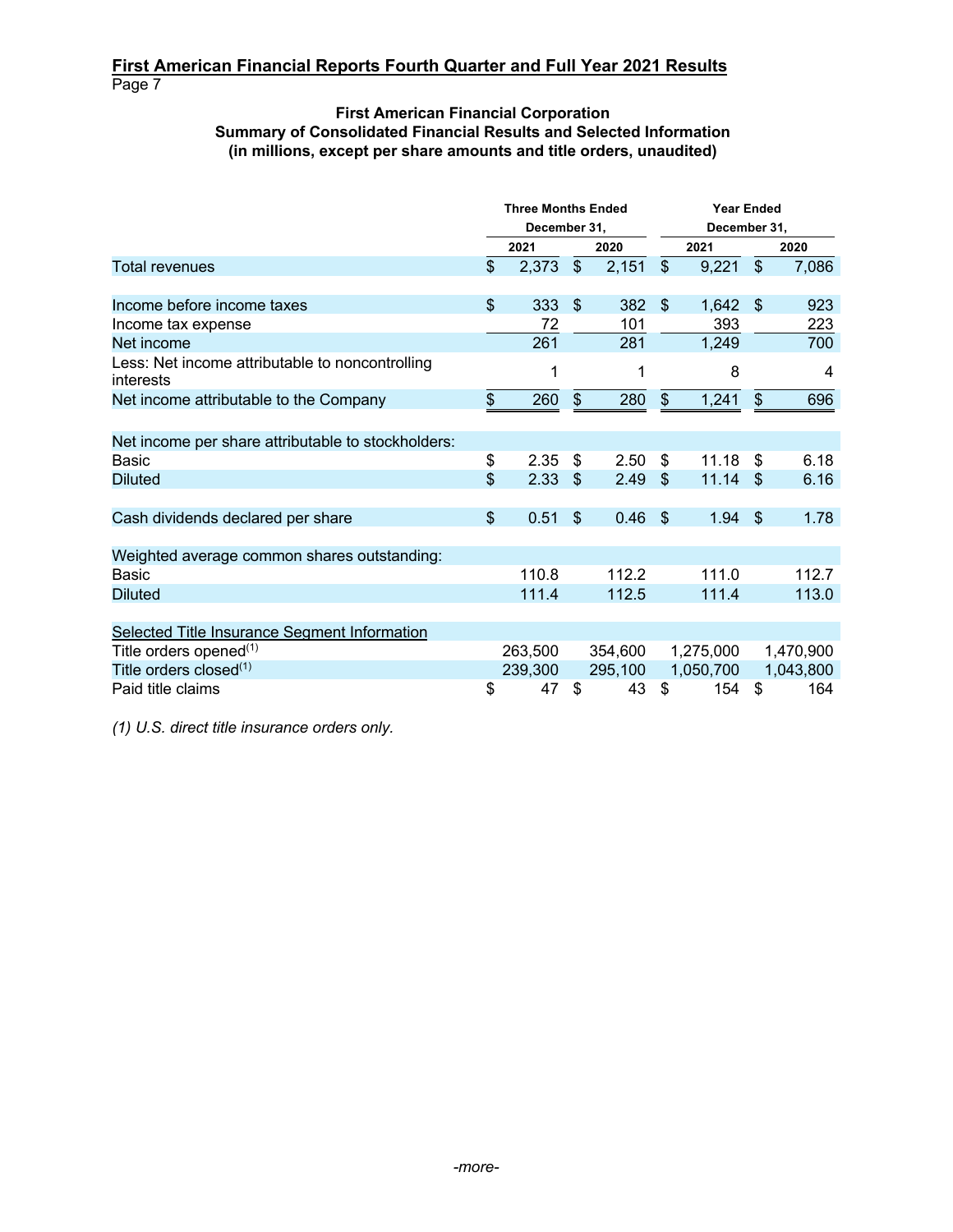## **First American Financial Corporation Selected Consolidated Balance Sheet Information (in millions, unaudited)**

|                                           |   | December 31,<br>2021 | December 31,<br>2020 |  |  |
|-------------------------------------------|---|----------------------|----------------------|--|--|
| Cash and cash equivalents                 | S | 1.228                | 1.275                |  |  |
| Investments                               |   | 10,596               | 7,151                |  |  |
| Goodwill and other intangible assets, net |   | 1,806                | 1,573                |  |  |
| Total assets                              |   | 16,451               | 12,796               |  |  |
| Reserve for claim losses                  |   | 1,284                | 1,178                |  |  |
| Notes and contracts payable               |   | 1.648                | 1,011                |  |  |
| Total stockholders' equity                | S | 5.767                | 4,910                |  |  |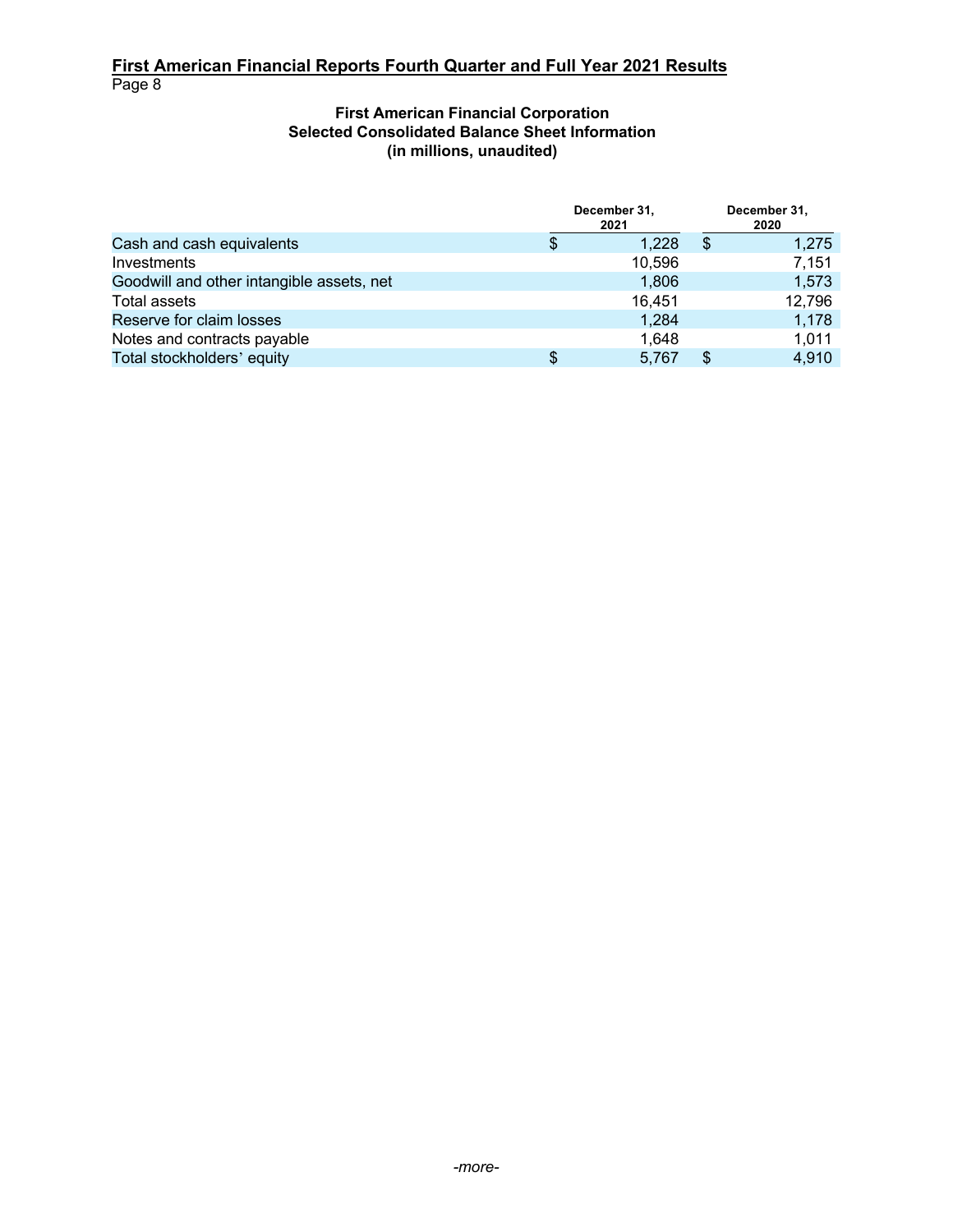## **First American Financial Corporation Segment Information (in millions, unaudited)**

| <b>Three Months Ended</b><br>December 31, 2021 | Consolidated |       | <b>Title</b><br>Insurance |       | <b>Specialty</b><br><b>Insurance</b> |     | Corporate<br>(incl. Elims.) |      |
|------------------------------------------------|--------------|-------|---------------------------|-------|--------------------------------------|-----|-----------------------------|------|
| <b>Revenues</b>                                |              |       |                           |       |                                      |     |                             |      |
| Direct premiums and escrow fees                | \$           | 974   | \$                        | 862   | \$                                   | 112 | \$                          |      |
| Agent premiums                                 |              | 1,008 |                           | 1.008 |                                      |     |                             |      |
| Information and other                          |              | 325   |                           | 322   |                                      | 3   |                             |      |
| Net investment income                          |              | 59    |                           | 49    |                                      |     |                             | 9    |
| Net investment gains (losses)                  |              |       |                           | 26    |                                      | 4   |                             | (23) |
|                                                |              | 2,373 |                           | 2,267 |                                      | 120 |                             | (14) |
| <b>Expenses</b>                                |              |       |                           |       |                                      |     |                             |      |
| Personnel costs                                |              | 642   |                           | 612   |                                      | 21  |                             | 9    |
| Premiums retained by agents                    |              | 803   |                           | 803   |                                      |     |                             |      |
| Other operating expenses                       |              | 364   |                           | 337   |                                      | 18  |                             | 9    |
| Provision for policy losses and other claims   |              | 143   |                           | 75    |                                      | 68  |                             |      |
| Depreciation and amortization                  |              | 40    |                           | 39    |                                      |     |                             |      |
| Impairment losses on exit of business          |              |       |                           |       |                                      |     |                             |      |
| <b>Premium taxes</b>                           |              | 28    |                           | 27    |                                      |     |                             |      |
| Interest                                       |              | 20    |                           | 5     |                                      |     |                             | 15   |
|                                                |              | 2,040 |                           | 1,898 |                                      | 109 |                             | 33   |
| Income (loss) before income taxes              |              | 333   | \$                        | 369   | \$                                   | 11  | \$                          | (47) |

| <b>Three Months Ended</b><br>December 31, 2020 | Consolidated |       | <b>Title</b><br><b>Insurance</b> |       | <b>Specialty</b><br><b>Insurance</b> |      | Corporate<br>(incl. Elims.) |                   |
|------------------------------------------------|--------------|-------|----------------------------------|-------|--------------------------------------|------|-----------------------------|-------------------|
| <b>Revenues</b>                                |              |       |                                  |       |                                      |      |                             |                   |
| Direct premiums and escrow fees                | \$           | 907   | \$                               | 777   | \$                                   | 130  | $\boldsymbol{\mathsf{S}}$   |                   |
| Agent premiums                                 |              | 839   |                                  | 839   |                                      |      |                             |                   |
| Information and other                          |              | 284   |                                  | 280   |                                      | 4    |                             |                   |
| Net investment income                          |              | 65    |                                  | 53    |                                      | 2    |                             | 10                |
| Net investment gains                           |              | 56    |                                  | 51    |                                      | 5    |                             |                   |
|                                                |              | 2,151 |                                  | 2,000 |                                      | 141  |                             | 10 <sup>1</sup>   |
| <b>Expenses</b>                                |              |       |                                  |       |                                      |      |                             |                   |
| Personnel costs                                |              | 549   |                                  | 515   |                                      | 22   |                             | $12 \overline{ }$ |
| Premiums retained by agents                    |              | 663   |                                  | 663   |                                      |      |                             |                   |
| Other operating expenses                       |              | 332   |                                  | 301   |                                      | 21   |                             | 10                |
| Provision for policy losses and other claims   |              | 166   |                                  | 81    |                                      | 85   |                             |                   |
| Depreciation and amortization                  |              | 38    |                                  | 36    |                                      | 2    |                             |                   |
| Impairment losses on exit of business          |              | (18)  |                                  |       |                                      | (18) |                             |                   |
| <b>Premium taxes</b>                           |              | 24    |                                  | 22    |                                      | 2    |                             |                   |
| Interest                                       |              | 15    |                                  | 5     |                                      |      |                             | 10                |
|                                                |              | 1,769 |                                  | 1,623 |                                      | 114  |                             | 32                |
| Income (loss) before income taxes              |              | 382   | \$                               | 377   | \$                                   | 27   | \$                          | (22)              |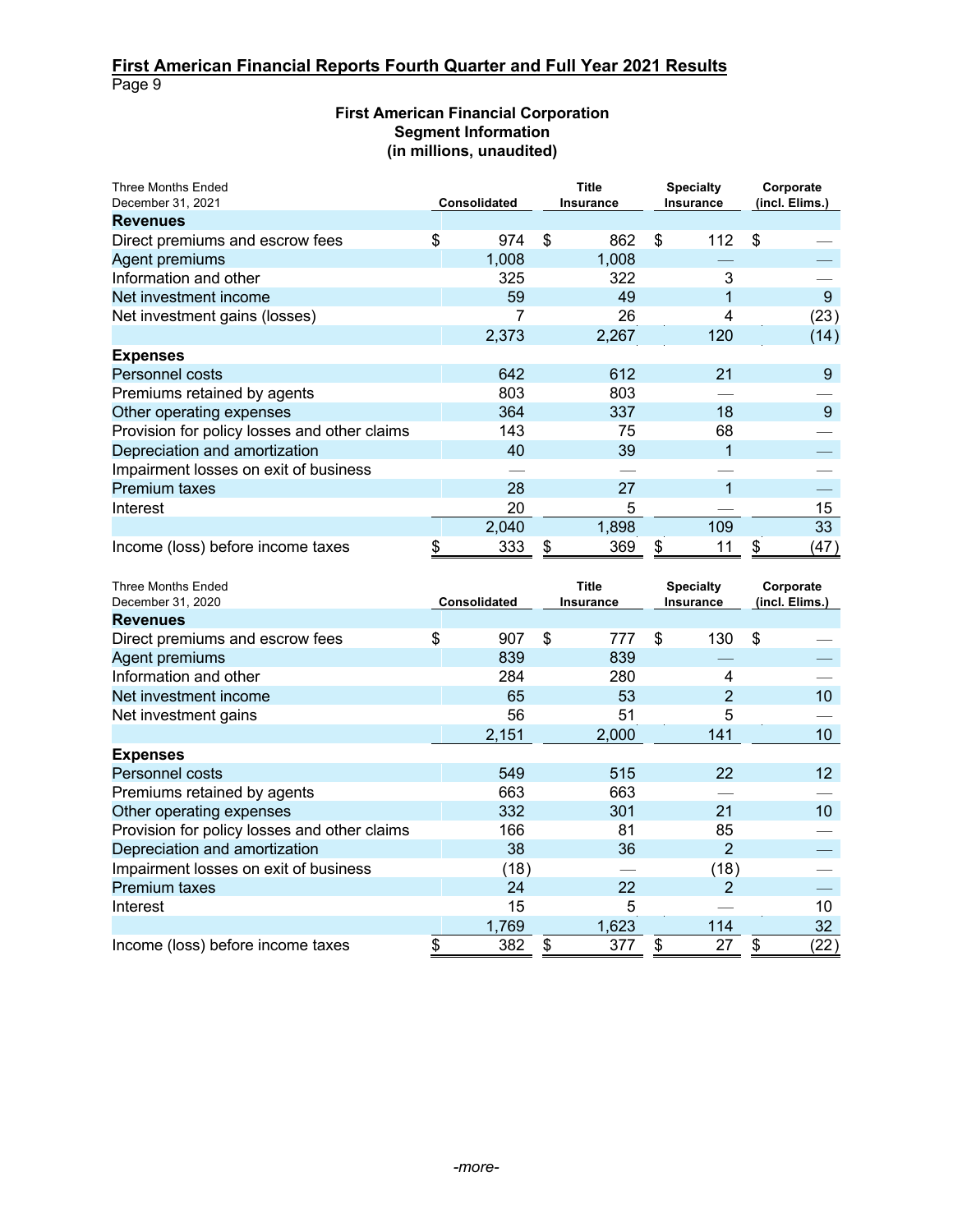Page 10

## **First American Financial Corporation Segment Information (in millions, unaudited)**

| Year Ended<br>December 31, 2021              | <b>Consolidated</b> |       | <b>Title</b><br><b>Insurance</b> |       | <b>Specialty</b><br><b>Insurance</b> |     | Corporate<br>(incl. Elims.) |     |
|----------------------------------------------|---------------------|-------|----------------------------------|-------|--------------------------------------|-----|-----------------------------|-----|
| <b>Revenues</b>                              |                     |       |                                  |       |                                      |     |                             |     |
| Direct premiums and escrow fees              | \$                  | 3,598 | \$                               | 3,100 | \$                                   | 498 | \$                          |     |
| Agent premiums                               |                     | 3,757 |                                  | 3.757 |                                      |     |                             |     |
| Information and other                        |                     | 1,215 |                                  | 1.203 |                                      | 13  |                             | (1) |
| Net investment income                        |                     | 215   |                                  | 188   |                                      |     |                             | 20  |
| Net investment gains                         |                     | 436   |                                  | 72    |                                      | 23  |                             | 341 |
|                                              |                     | 9,221 |                                  | 8,320 |                                      | 541 |                             | 360 |
| <b>Expenses</b>                              |                     |       |                                  |       |                                      |     |                             |     |
| Personnel costs                              |                     | 2,350 |                                  | 2,235 |                                      | 90  |                             | 25  |
| Premiums retained by agents                  |                     | 2,987 |                                  | 2,987 |                                      |     |                             |     |
| Other operating expenses                     |                     | 1,323 |                                  | 1,198 |                                      | 89  |                             | 36  |
| Provision for policy losses and other claims |                     | 589   |                                  | 275   |                                      | 314 |                             |     |
| Depreciation and amortization                |                     | 158   |                                  | 152   |                                      | 6   |                             |     |
| Impairment losses on exit of business        |                     |       |                                  |       |                                      |     |                             |     |
| <b>Premium taxes</b>                         |                     | 100   |                                  | 94    |                                      | 6   |                             |     |
| Interest                                     |                     | 72    |                                  | 21    |                                      |     |                             | 51  |
|                                              |                     | 7,579 |                                  | 6,962 |                                      | 505 |                             | 112 |
| Income before income taxes                   |                     | 1,642 |                                  | 1,358 | \$                                   | 36  | \$                          | 248 |

| Year Ended<br>December 31, 2020              | Consolidated |       | Title<br><b>Insurance</b> |       | <b>Specialty</b><br><b>Insurance</b> |      | Corporate<br>(incl. Elims.) |      |
|----------------------------------------------|--------------|-------|---------------------------|-------|--------------------------------------|------|-----------------------------|------|
| <b>Revenues</b>                              |              |       |                           |       |                                      |      |                             |      |
| Direct premiums and escrow fees              | \$           | 2,988 | \$                        | 2,490 | \$                                   | 498  | $\boldsymbol{\mathsf{S}}$   |      |
| Agent premiums                               |              | 2,759 |                           | 2,759 |                                      |      |                             |      |
| Information and other                        |              | 1,013 |                           | 1,001 |                                      | 13   |                             | (1)  |
| Net investment income                        |              | 221   |                           | 199   |                                      | 9    |                             | 13   |
| Net investment gains                         |              | 105   |                           | 86    |                                      | 12   |                             |      |
|                                              |              | 7,086 |                           | 6,535 |                                      | 532  |                             | 19   |
| <b>Expenses</b>                              |              |       |                           |       |                                      |      |                             |      |
| Personnel costs                              |              | 1,941 |                           | 1,834 |                                      | 86   |                             | 21   |
| Premiums retained by agents                  |              | 2,184 |                           | 2,184 |                                      |      |                             |      |
| Other operating expenses                     |              | 1,119 |                           | 1,000 |                                      | 83   |                             | 36   |
| Provision for policy losses and other claims |              | 580   |                           | 263   |                                      | 317  |                             |      |
| Depreciation and amortization                |              | 149   |                           | 141   |                                      | 8    |                             |      |
| Impairment losses on exit of business        |              | 55    |                           |       |                                      | 55   |                             |      |
| <b>Premium taxes</b>                         |              | 78    |                           | 70    |                                      | 8    |                             |      |
| Interest                                     |              | 57    |                           | 17    |                                      |      |                             | 40   |
|                                              |              | 6,163 |                           | 5,509 |                                      | 557  |                             | 97   |
| Income (loss) before income taxes            |              | 923   |                           | 1,026 | \$                                   | (25) | \$                          | (78) |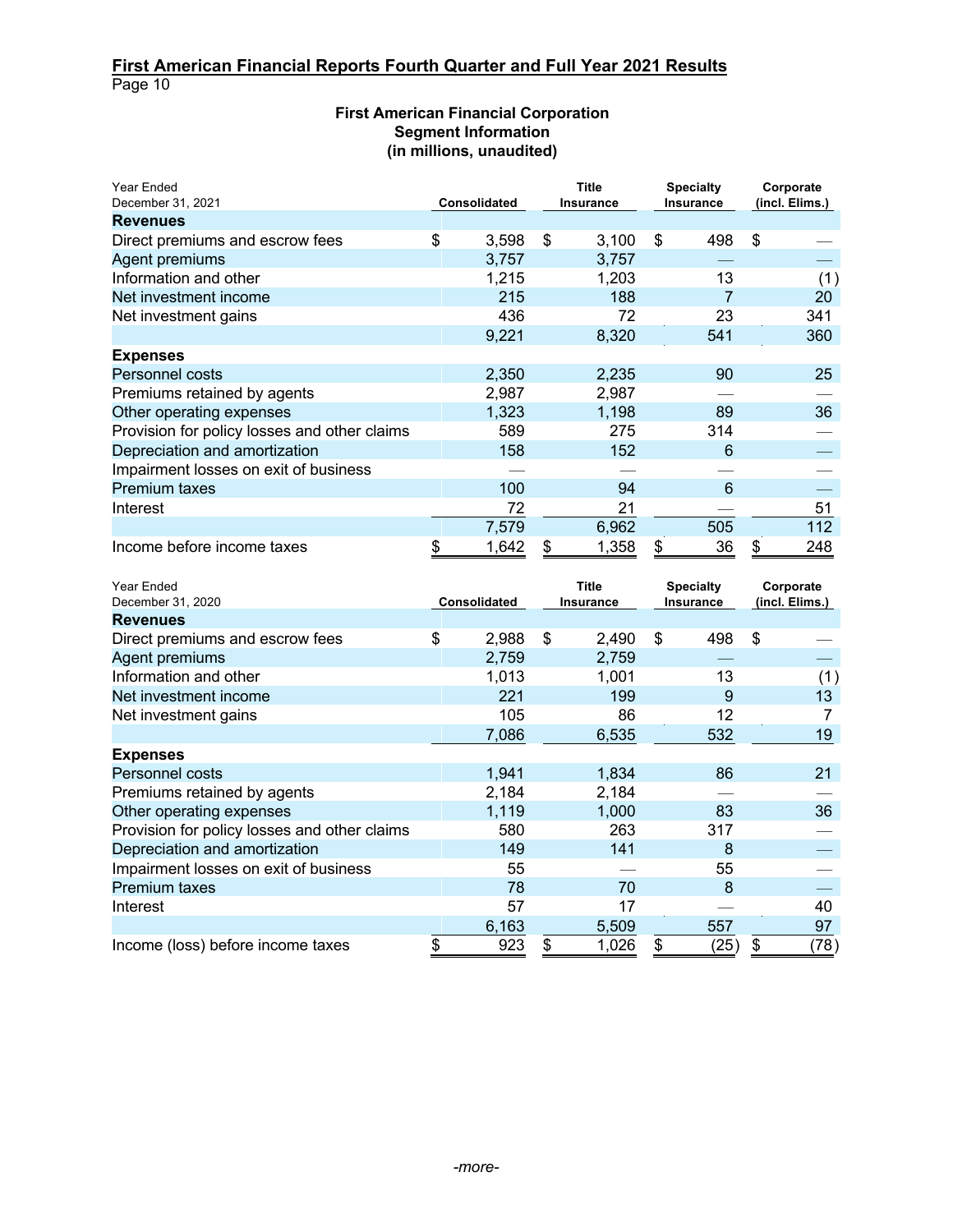## **First American Financial Corporation Reconciliation of Pretax Margins and Earnings per Diluted Share Excluding Net Investment Gains and Losses ("NIG(L)") (in millions, except margin and per share amounts, unaudited)**

|                                             | <b>Three Months Ended</b><br>December 31, |                           |       | <b>Year Ended</b><br>December 31, |       |      |        |  |  |
|---------------------------------------------|-------------------------------------------|---------------------------|-------|-----------------------------------|-------|------|--------|--|--|
|                                             | 2021                                      |                           | 2020  |                                   | 2021  |      | 2020   |  |  |
| <b>Consolidated</b>                         |                                           |                           |       |                                   |       |      |        |  |  |
| <b>Total revenues</b>                       | \$<br>2,373                               | \$                        | 2,151 | \$                                | 9,221 | \$   | 7,086  |  |  |
| Less: NIG(L)                                | 7                                         |                           | 56    |                                   | 436   |      | 105    |  |  |
| Total revenues excluding NIG(L)             | \$<br>2,366                               | \$                        | 2,095 | $\boldsymbol{\$}$                 | 8,785 | \$   | 6,981  |  |  |
| Pretax income                               | \$<br>333                                 | \$                        | 382   | $\boldsymbol{\mathsf{S}}$         | 1,642 | \$   | 923    |  |  |
| Less: NIG(L)                                | 7                                         |                           | 56    |                                   | 436   |      | 105    |  |  |
| Pretax income excluding NIG(L)              | \$<br>326                                 | \$                        | 326   | \$                                | 1,206 | \$   | 818    |  |  |
| Pretax margin                               | 14.0%                                     |                           | 17.8% |                                   | 17.8% |      | 13.0%  |  |  |
| Less: Pretax margin impact of NIG(L)        | 0.2%                                      |                           | 2.2%  |                                   | 4.1%  |      | 1.3%   |  |  |
| Pretax margin excluding NIG(L)              | 13.8%                                     |                           | 15.6% |                                   | 13.7% |      | 11.7%  |  |  |
| Earnings per diluted share (EPS)            | \$<br>2.33                                | \$                        | 2.49  | $\frac{1}{2}$                     | 11.14 | \$   | 6.16   |  |  |
| Less: EPS impact of NIG(L)                  | 0.05                                      |                           | 0.38  |                                   | 2.97  |      | 0.71   |  |  |
| EPS excluding NIG(L)                        | \$<br>2.28                                | \$                        | 2.11  | \$                                | 8.17  | \$   | 5.45   |  |  |
| <b>Title Insurance and Services Segment</b> |                                           |                           |       |                                   |       |      |        |  |  |
| <b>Total revenues</b>                       | \$<br>2,267                               | \$                        | 2,000 | \$                                | 8,320 | \$   | 6,535  |  |  |
| Less: NIG(L)                                | 26                                        |                           | 51    |                                   | 72    |      | 86     |  |  |
| Total revenues excluding NIG(L)             | \$<br>2,241                               | \$                        | 1,949 | \$                                | 8,248 | \$   | 6,449  |  |  |
| Pretax income                               | \$<br>369                                 | $\mathfrak{S}$            | 377   | $\boldsymbol{\mathsf{S}}$         | 1,358 | \$   | 1,026  |  |  |
| Less: NIG(L)                                | 26                                        |                           | 51    |                                   | 72    |      | 86     |  |  |
| Pretax income excluding NIG(L)              | \$<br>343                                 | \$                        | 326   | $\frac{1}{2}$                     | 1,286 | \$   | 940    |  |  |
| Pretax margin                               | 16.3%                                     |                           | 18.9% |                                   | 16.3% |      | 15.7%  |  |  |
| Less: Pretax margin impact of NIG(L)        | 1.0%                                      |                           | 2.2%  |                                   | 0.7%  |      | 1.1%   |  |  |
| Pretax margin excluding NIG(L)              | 15.3%                                     |                           | 16.7% |                                   | 15.6% |      | 14.6%  |  |  |
| <b>Specialty Insurance Segment</b>          |                                           |                           |       |                                   |       |      |        |  |  |
| <b>Total revenues</b>                       | \$<br>120                                 | \$                        | 141   | $\mathfrak{S}$                    | 541   | \$   | 532    |  |  |
| ess: NIG(L)                                 | 4                                         |                           | 5     |                                   | 23    |      | 12     |  |  |
| Total revenues excluding NIG(L)             | \$<br>116                                 | $\boldsymbol{\mathsf{S}}$ | 136   | $\frac{1}{2}$                     | 518   | \$   | 520    |  |  |
| Pretax income                               | \$<br>11                                  | $\frac{1}{2}$             | 27    | $\frac{1}{2}$                     | 36    | $\,$ | (25)   |  |  |
| Less: NIG(L)                                | 4                                         |                           | 5     |                                   | 23    |      | 12     |  |  |
| Pretax income excluding NIG(L)              | \$<br>$\overline{7}$                      | $\,$                      | 22    | \$                                | 13    | \$   | (37)   |  |  |
| Pretax margin                               | 9.2%                                      |                           | 19.1% |                                   | 6.7%  |      | (4.7)% |  |  |
| Less: Pretax margin impact of NIG(L)        | 3.2%                                      |                           | 2.9%  |                                   | 4.2%  |      | 2.4%   |  |  |
| Pretax margin excluding NIG(L)              | 6.0%                                      |                           | 16.2% |                                   | 2.5%  |      | (7.1)% |  |  |

*Totals may not sum due to rounding.*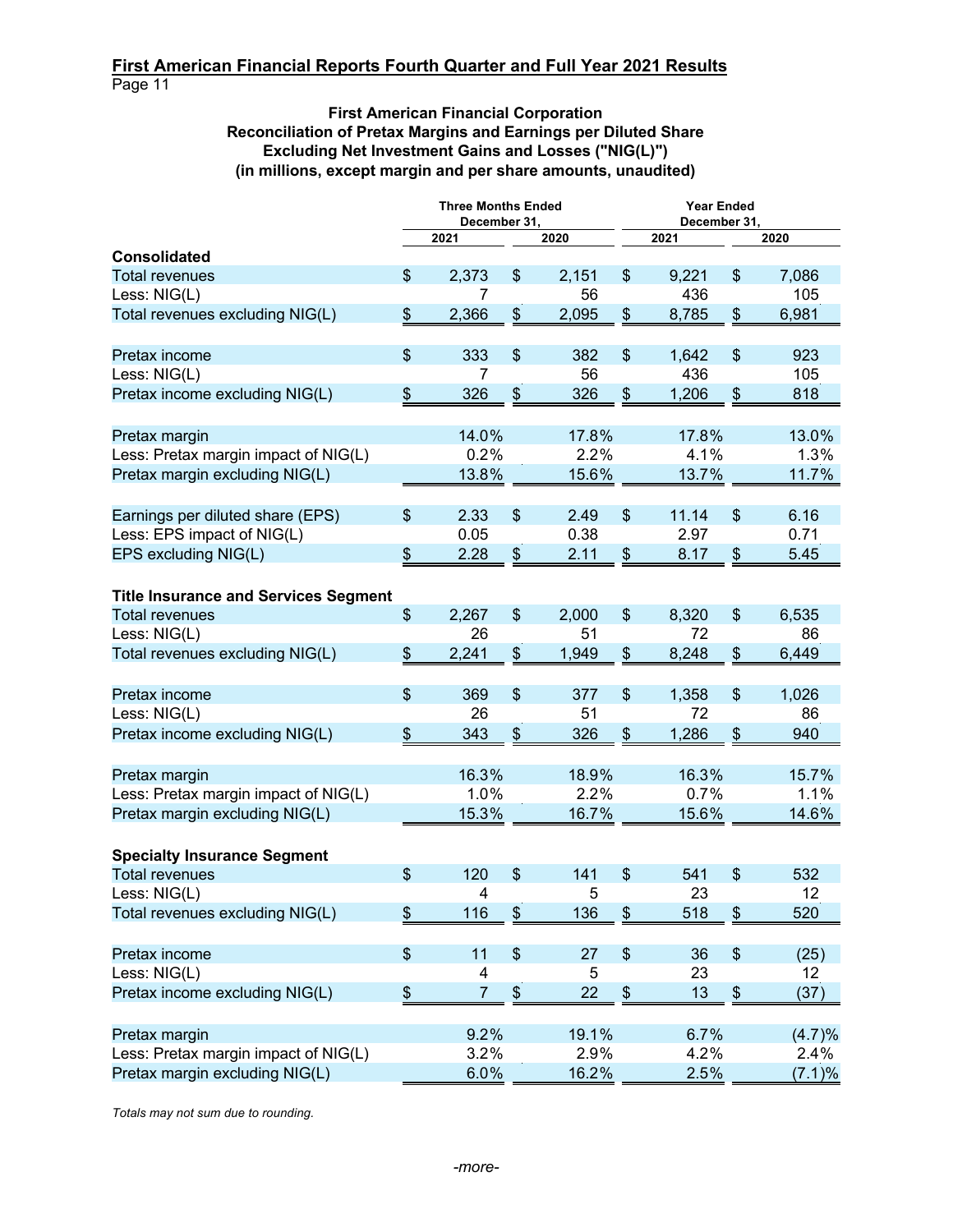## **First American Financial Corporation Expense and Success Ratio Reconciliation Title Insurance and Services Segment (\$ in millions, unaudited)**

|                                                     |                | <b>Three Months Ended</b> |                |       | <b>Year Ended</b><br>December 31, |       |                           |       |  |
|-----------------------------------------------------|----------------|---------------------------|----------------|-------|-----------------------------------|-------|---------------------------|-------|--|
|                                                     |                | December 31,              |                |       |                                   |       |                           |       |  |
|                                                     |                | 2021                      |                | 2020  |                                   | 2021  |                           | 2020  |  |
| Total revenues                                      | \$             | 2,267                     | $\mathfrak{S}$ | 2,000 | \$                                | 8,320 | $\boldsymbol{\mathsf{S}}$ | 6,535 |  |
| Less: Net investment gains                          |                | 26                        |                | 51    |                                   | 72    |                           | 86    |  |
| Net investment income                               |                | 49                        |                | 53    |                                   | 188   |                           | 199   |  |
| Premiums retained by agents                         |                | 803                       |                | 663   |                                   | 2,987 |                           | 2,184 |  |
| Net operating revenues                              | \$             | 1,389                     | $\frac{1}{2}$  | 1,233 | \$                                | 5,073 | $\frac{2}{3}$             | 4,066 |  |
| Personnel and other operating expenses              | \$             | 949                       | \$             | 816   | S                                 | 3,433 | -S                        | 2,834 |  |
| Ratio (% net operating revenues)                    |                | 68.3%                     |                | 66.2% |                                   | 67.7% |                           | 69.7% |  |
| Ratio (% total revenues)                            |                | 41.9%                     |                | 40.8% |                                   | 41.3% |                           | 43.4% |  |
| Change in net operating revenues                    | $\mathfrak{L}$ | 156                       |                |       | \$                                | 1,007 |                           |       |  |
| Change in personnel and other operating<br>expenses |                | 133                       |                |       |                                   | 599   |                           |       |  |
| Success Ratio <sup>(1)</sup>                        |                | 85%                       |                |       |                                   | 59%   |                           |       |  |

*(1) Change in personnel and other operating expenses divided by change in net operating revenues.*